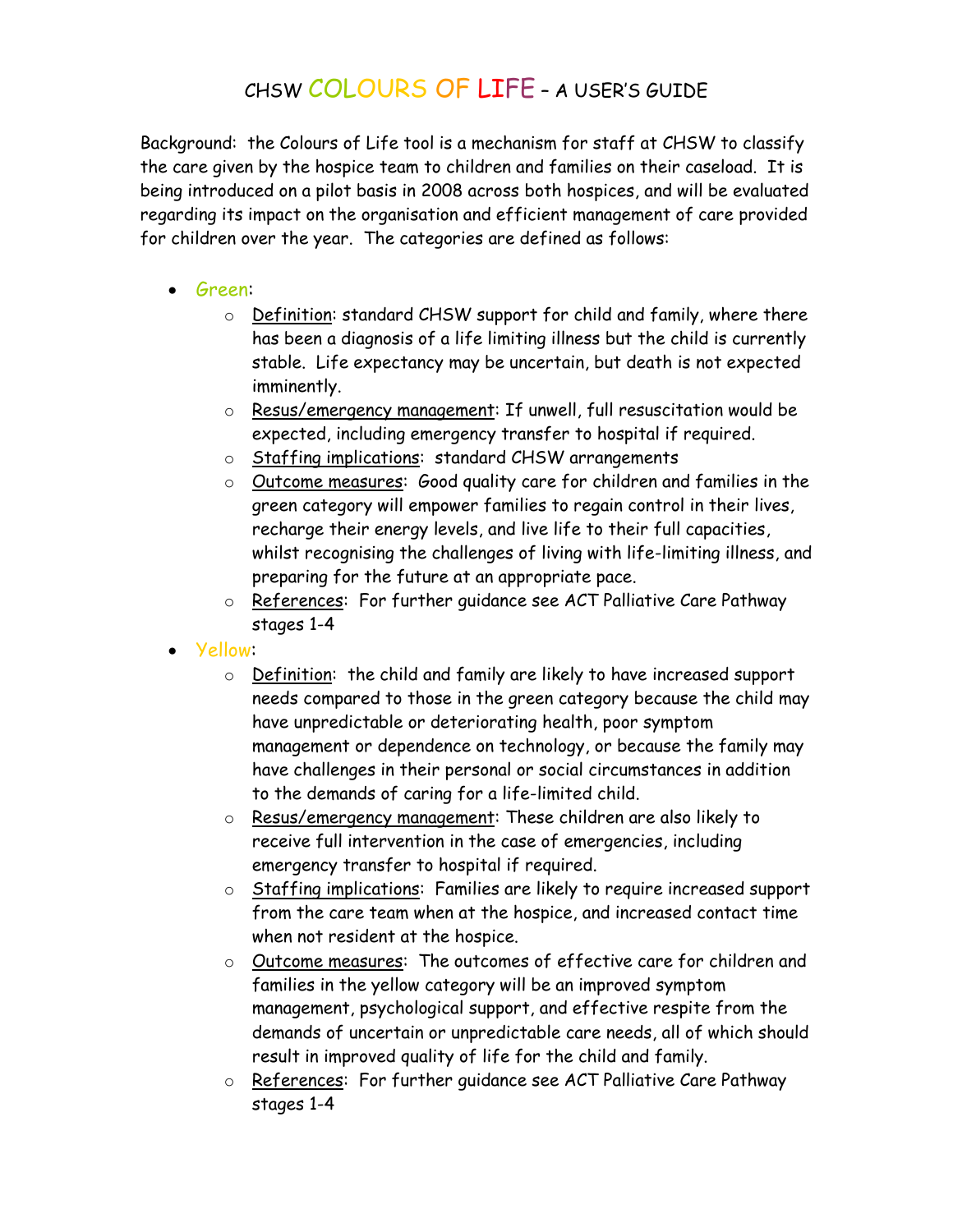- Amber:
	- o Definitions: the child has a life-limiting condition which is managed by active palliation. These children may be quite stable for lengthy periods of time and require less medical or nursing intervention than children in the "yellow" category – the significant difference is the recognition of the end of life approaching, and an emphasis on quality of life as opposed to its duration.
	- o Resus/emergency management: there would be recognition that full resuscitation would be futile, and if the child became unwell transfer to hospital would not be automatically required unless requested by the child/family. Full treatment would be provided for health conditions or symptoms that can be improved, with the aim being to maximise the quality of life.
	- o Staffing Implications: Family support would be tailored to the increasing emotional demands on preparing for the end of a child's life, and will require increased input from the care team and contacts, as in the yellow category.
	- o Outcome measures: Good quality care for children and families in the amber category will enable proactive symptom control and appropriate family support, and timely preparation for the child's death.
	- o References: For further guidance see ACT Palliative Care Pathway stages 2-5
- Red:
	- o Definition: The child is likely to die very soon and is receiving end-oflife care – this category refers to the last few days of life, when this can be predicted with any confidence.
	- o Resus/Emergency management: Care is directed entirely at improving the comfort and quality of remaining life for the child, and supporting the family as they prepare for their imminent loss. The child/family will have agreed that full resuscitation is not desired.
	- $\circ$  Staffing implications: A child in the red category resident in the hospice would require additional nursing time and medical on-call support above standard levels, and families would have additional input from their contacts during this time.
	- o Outcome measures: The markers of good quality care for children and families in the red category would be enabling the child's death to be as peaceful as possible, meeting whenever possible the family's requests about the care their child received whilst dying, and supporting the family appropriately throughout this time.
	- o References: For further guidance see ACT Palliative Care Pathway stage 5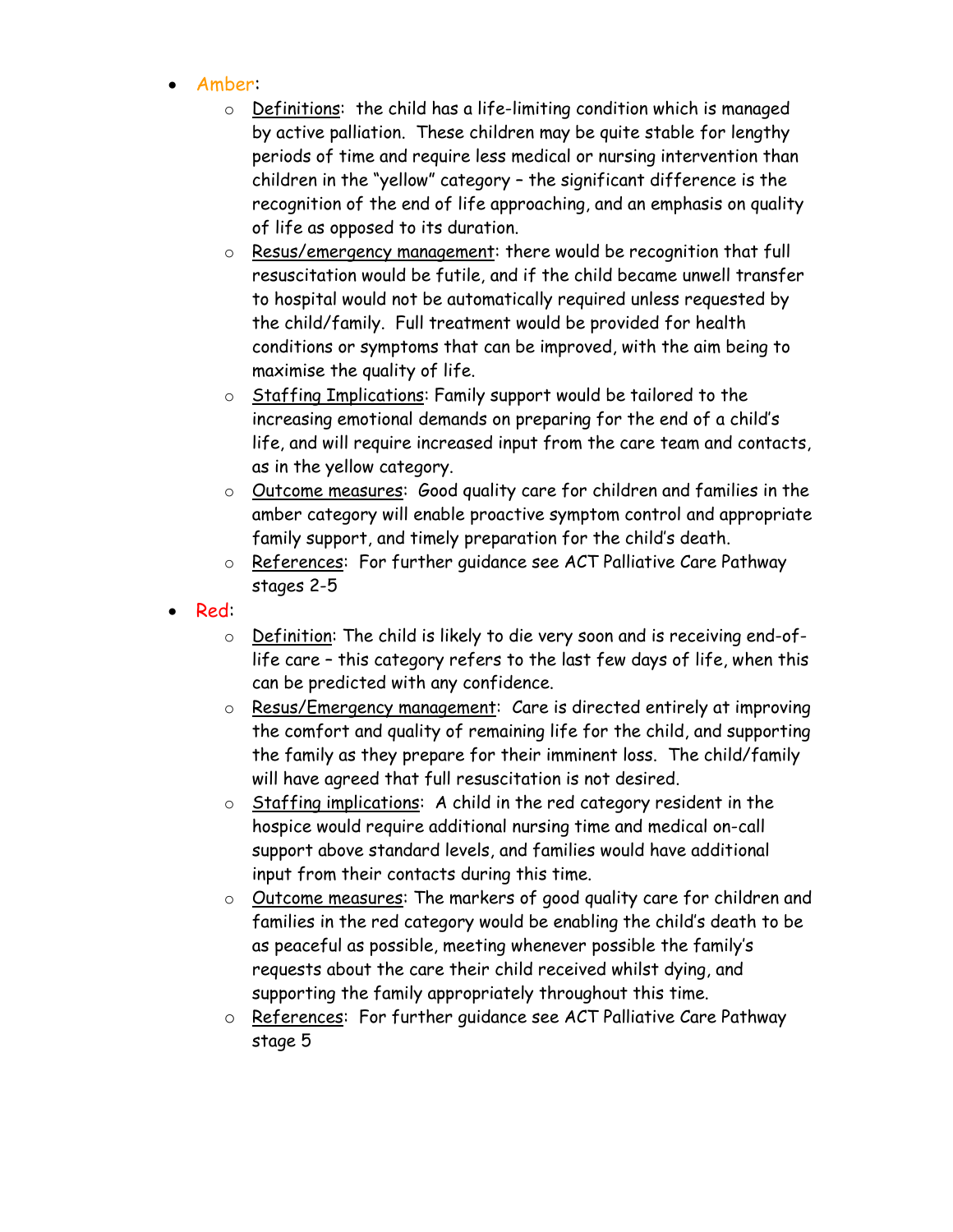- Purple:
	- o Definition: The family receive bereavement support appropriate to their needs.
	- o Staffing implications: Effective intervention for children and families in the purple category will include practical, financial, psychological, spiritual and emotional support.Whilst emotional support is provided throughout the child's journey, there will be additional specific input from chaplaincy, bereavement co-ordinators, and their contacts.
	- o Outcomes: effective bereavement support will enable a family to feel supported immediately after their child has died, and afterwards, and empowered to cope with the ongoing effects of grief.

## Procedure :

When a child is referred:

- Referral is considered at each hospice as per usual procedure.
- When medical background information is complete, the child will be allocated to a colour grouping based on the information received. This will be documented in the child's notes and on the database following the referral meeting.
- The child will be allocated to a contact pair, who will link with the family and arrange a first visit.

At first visit:

- The contacts will meet the child and family and confirm their views where possible about the desired approach to management of emergencies, or any decisions or discussions about resuscitation.
- Resus or emergency plans will be filed in the appropriate section of the child's notes
- Any concerns or lack of clarity should be shared with the team leader for that contact pair, and brought to the following week's referral meeting for a first review discussion by the senior clinical team. (HOC, MD or doc, team leaders)

First Review:

- Will take place at the referral meeting following the initial hospice visit or contact.
- Will review the category allocation based on information above.
- Will identify the need for a medical review or discussion if this has not taken place, to clarify emergency management plans.
- Will allocate the number of nights respite to the family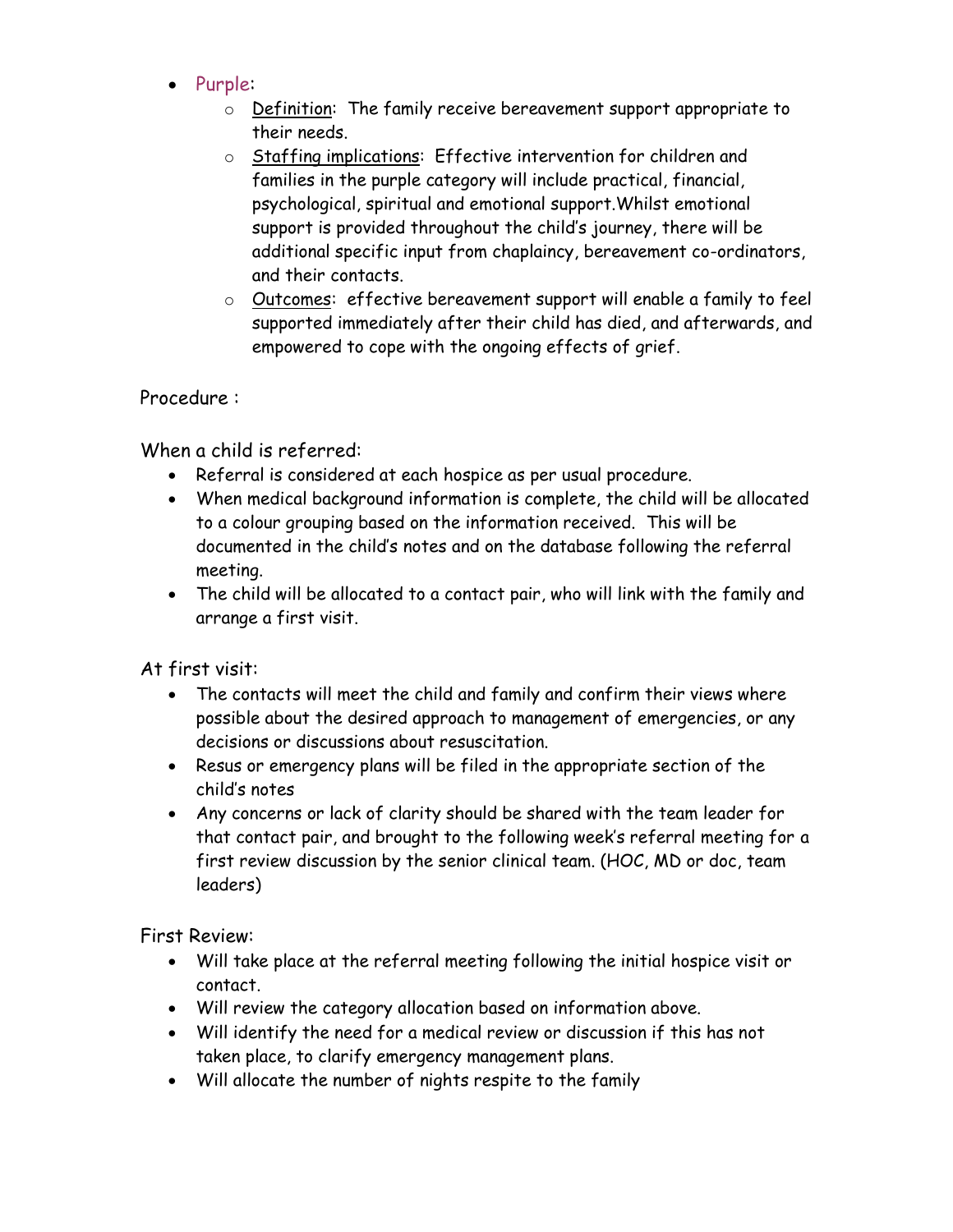- Will be followed by a letter to GP/key worker/referrer and family re nights allocated, and a summary of any interventions or resus discussions if relevant.
- Database will be updated re any changes.

Booked respite stay:

- The child's COL status should be visible on the booking screen of the database
- Prior to arrival, the colour coding should be marked on the white board in the care team office by shift co-ordinator.
- During the stay, the child's status is reviewed at each handover and changed on the white board if necessary by shift co-ordinator; reasons for change documented in notes and nature and date of change marked on inside front cover by care team member looking after that child.
- When going home, any changes to colour status to be amended on database.

Whilst non-resident in hospice:

- Contact pairs are responsible for keeping in touch with family, and updating database and team leader of any significant changes in child or family situation.
- Changes in COL category to be marked in child's notes as above.

## THE NEEDS OF CHILDREN AND FAMILIES VARY WITH TIME. A CATEGORY ALLOCATION FOR A CHILD / FAMILY IS NOT FIXED. THERE IS NO LIMIT TO THE NUMBER OF CHANGES OF CATEGORY THAT CAN BE MADE.

## Specific Responsibilities

Contact Pairs

 Update database and notes regularly when child not resident in hospice; discuss any significant changes with team leaders

Team leaders:

 Responsible for overseeing contact pairs to ensure that they are effectively keeping in contact with families

Medical Staff:

- Identify children/families where further clarification of emergency management or resus status would be useful
- Arrange second-tier medical support when a child in red category is admitted.